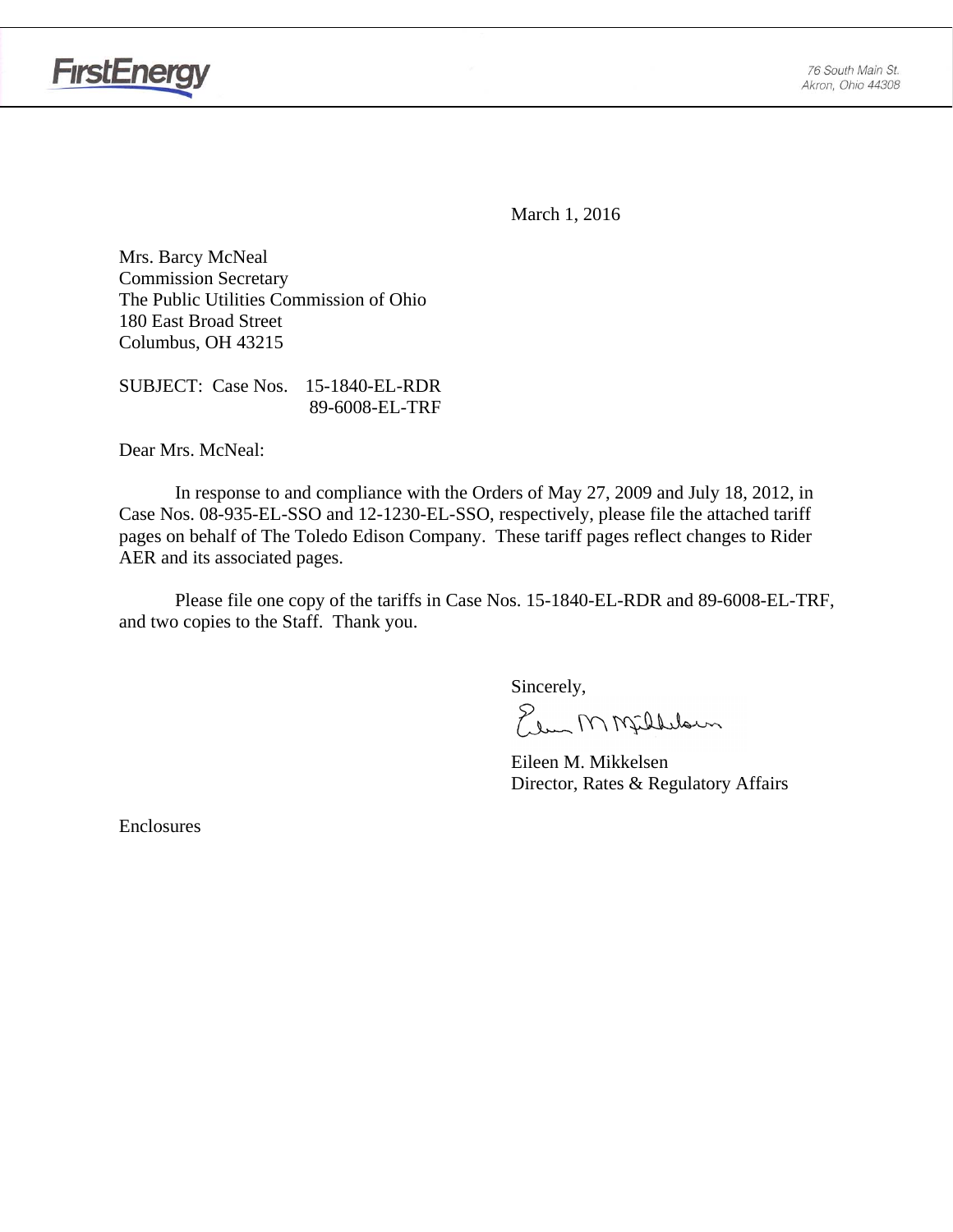#### **TABLE OF CONTENTS**

The following rates, rules and regulations for electric service are applicable throughout the Company's service territory except as noted.

|                                                      | <b>Sheet</b> | <b>Effective</b><br><b>Date</b> |
|------------------------------------------------------|--------------|---------------------------------|
| <b>TABLE OF CONTENTS</b>                             | 1            | $04 - 01 - 16$                  |
| <b>DEFINITION OF TERRITORY</b>                       | 3            | 01-23-09                        |
| <b>ELECTRIC SERVICE REGULATIONS</b>                  | 4            | 12-04-09                        |
| <b>ELECTRIC SERVICE SCHEDULES</b>                    |              |                                 |
| Residential Service (Rate "RS")                      | 10           | 01-23-09                        |
| General Service - Secondary (Rate "GS")              | 20           | 01-23-09                        |
| General Service - Primary (Rate "GP")                | 21           | 01-23-09                        |
| General Service - Subtransmission (Rate "GSU")       | 22           | 01-23-09                        |
| General Service - Transmission (Rate "GT")           | 23           | 01-23-09                        |
| <b>Street Lighting Provisions</b>                    | 30           | 01-23-09                        |
| Street Lighting (Rate "STL")                         | 31           | 06-01-09                        |
| Traffic Lighting (Rate "TRF")                        | 32           | 01-23-09                        |
| Private Outdoor Lighting (Rate "POL")                | 33           | 06-01-09                        |
| Experimental Company Owned LED Lighting Program      | 34           | 05-01-15                        |
| <b>MISCELLANEOUS CHARGES</b>                         | 75           | 07-05-12                        |
| <b>OTHER SERVICE</b>                                 |              |                                 |
| <b>Partial Service</b>                               | 52           | $01 - 01 - 06$                  |
| Residential Renewable Energy Credit Purchase Program | 60           | 10-01-09                        |
| <b>Cogeneration and Small Power Producer</b>         | 70           | $01 - 01 - 03$                  |
| <b>Interconnection Tariff</b>                        | 76           | $01 - 01 - 09$                  |
| <b>PIPP Customer Discount</b>                        | 80           | 06-01-14                        |
|                                                      |              |                                 |

Filed pursuant to Orders dated May 27, 2009 and July 18, 2012, in Case Nos. 08-935-EL-SSO et al. and 12-1230-EL-SSO, respectively and Case No. 15-1840-EL-RDR, before

The Public Utilities Commission of Ohio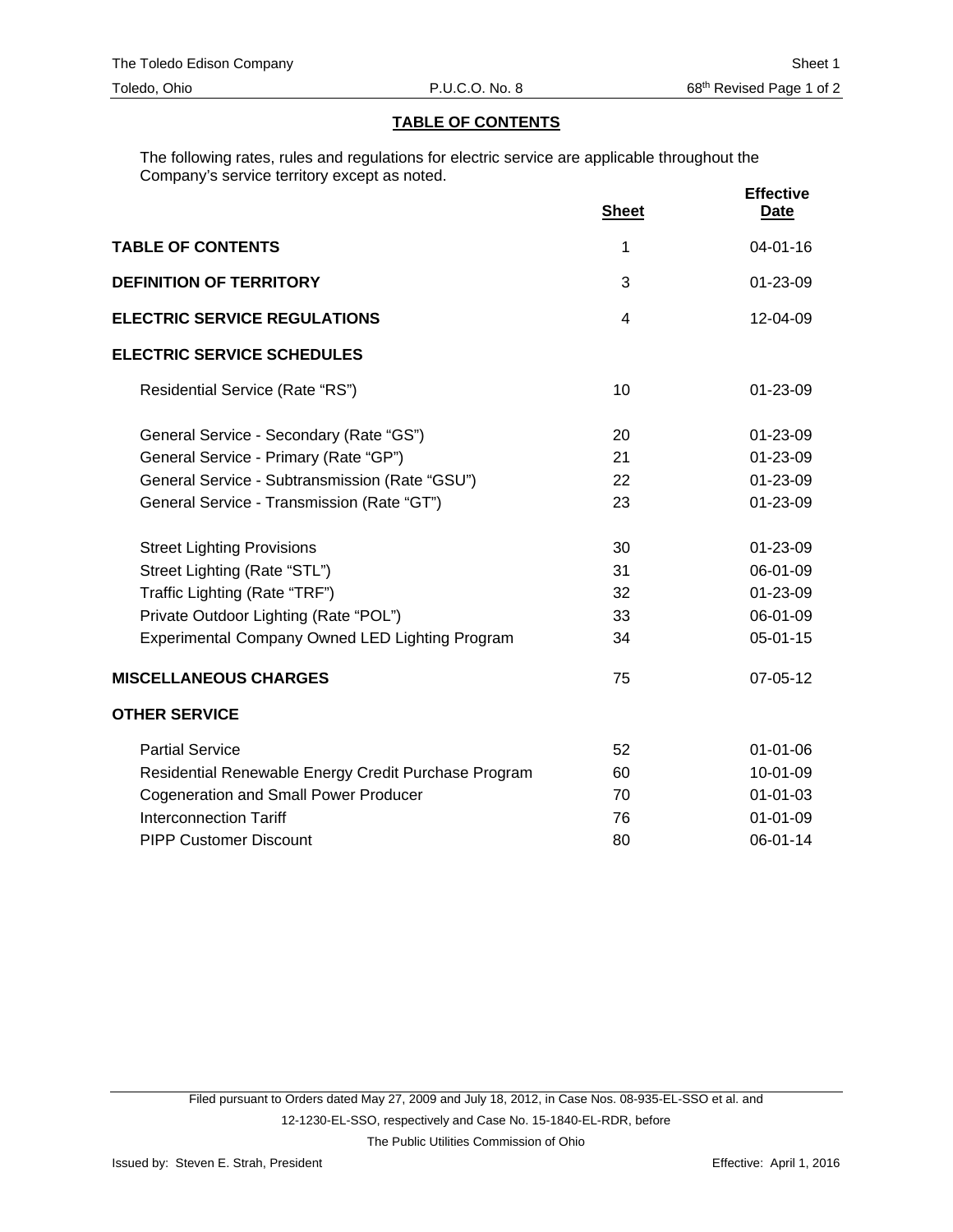| Toledo, Ohio |  |
|--------------|--|
|--------------|--|

# **TABLE OF CONTENTS**

| <b>RIDERS</b>                                          | <b>Sheet</b> | <b>Effective</b><br><u>Date</u> |
|--------------------------------------------------------|--------------|---------------------------------|
| Summary                                                | 80           | 06-01-14                        |
| <b>Residential Distribution Credit</b>                 | 81           | $05 - 21 - 10$                  |
| <b>Transmission and Ancillary Services</b>             | 83           | 09-10-10                        |
| <b>Alternative Energy Resource</b>                     | 84           | 04-01-16                        |
| <b>School Distribution Credit</b>                      | 85           | 06-01-09                        |
| <b>Business Distribution Credit</b>                    | 86           | 01-23-09                        |
| <b>Hospital Net Energy Metering</b>                    | 87           | 10-27-09                        |
| Economic Development (4a)                              | 88           | 01-23-09                        |
| <b>Universal Service</b>                               | 90           | $01 - 01 - 16$                  |
| State kWh Tax                                          | 92           | 01-23-09                        |
| Net Energy Metering                                    | 93           | 10-27-09                        |
| Delta Revenue Recovery                                 | 96           | $01 - 01 - 16$                  |
| Demand Side Management                                 | 97           | $01 - 01 - 16$                  |
| Reasonable Arrangement                                 | 98           | 06-01-09                        |
| <b>Distribution Uncollectible</b>                      | 99           | $01 - 01 - 16$                  |
| Economic Load Response Program                         | 101          | $06 - 01 - 15$                  |
| Optional Load Response Program                         | 102          | 06-01-14                        |
| <b>Generation Cost Reconciliation</b>                  | 103          | $01 - 01 - 16$                  |
| Fuel                                                   | 105          | 12-14-09                        |
| Advanced Metering Infrastructure / Modern Grid         | 106          | $01 - 01 - 16$                  |
| Line Extension Cost Recovery                           | 107          | $01 - 01 - 15$                  |
| <b>Delivery Service Improvement</b>                    | 108          | $01 - 01 - 12$                  |
| <b>PIPP Uncollectible</b>                              | 109          | $01 - 01 - 16$                  |
| Non-Distribution Uncollectible                         | 110          | $01 - 01 - 16$                  |
| <b>Experimental Real Time Pricing</b>                  | 111          | 06-01-15                        |
| <b>Experimental Critical Peak Pricing</b>              | 113          | 06-01-15                        |
| <b>Generation Service</b>                              | 114          | $06 - 01 - 15$                  |
| Demand Side Management and Energy Efficiency           | 115          | $01 - 01 - 16$                  |
| <b>Economic Development</b>                            | 116          | $01 - 01 - 16$                  |
| <b>Deferred Generation Cost Recovery</b>               | 117          | 06-01-09                        |
| Deferred Fuel Cost Recovery                            | 118          | 06-21-13                        |
| Non-Market-Based Services                              | 119          | $03 - 01 - 16$                  |
| <b>Residential Deferred Distribution Cost Recovery</b> | 120          | $01 - 01 - 12$                  |
| Non-Residential Deferred Distribution Cost Recovery    | 121          | $01 - 01 - 12$                  |
| <b>Residential Electric Heating Recovery</b>           | 122          | $01 - 01 - 16$                  |
| <b>Residential Generation Credit</b>                   | 123          | $10-31-15$                      |
| <b>Delivery Capital Recovery</b>                       | 124          | 03-01-16                        |
| Phase-In Recovery                                      | 125          | $01 - 01 - 16$                  |
| Automated Meter Opt Out                                | 128          | $01 - 01 - 15$                  |

The Public Utilities Commission of Ohio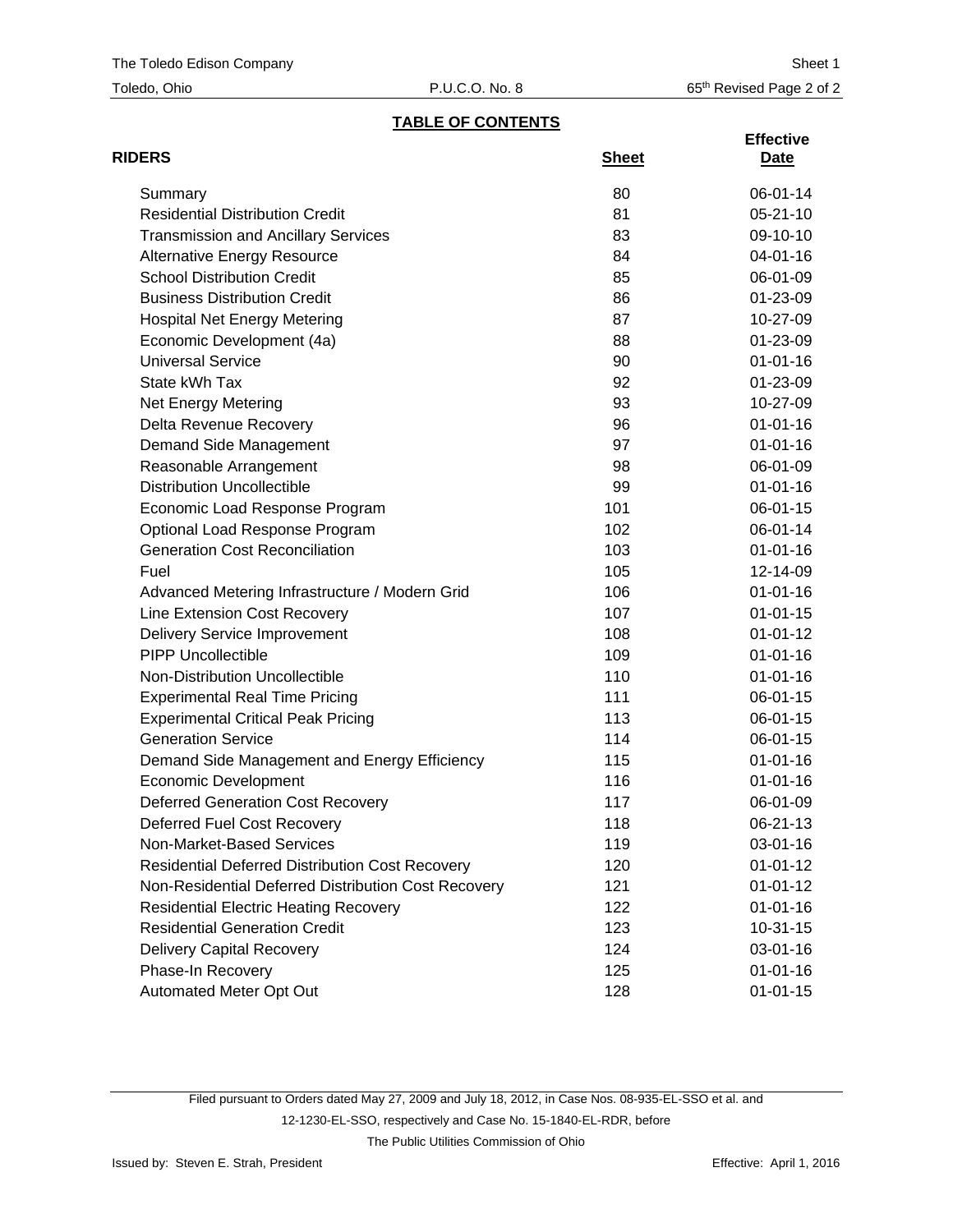#### **RIDER AER Alternative Energy Resource Rider**

## **APPLICABILITY:**

Applicable to any customer that takes electric service under the Company's rate schedules. The Alternative Energy Resource Rider (AER) is not applied to customers during the period the customer takes electric generation service from a certified supplier. The following charges will apply, by rate schedule, effective for service rendered beginning April 1, 2016, for all kWhs per kWh:

## **RATE:**

| <b>RS</b>  | 0.0712¢    |
|------------|------------|
| GS         | 0.0712¢    |
| GP         | $0.0687$ ¢ |
| GSU        | $0.0668$ ¢ |
| GT         | 0.0667c    |
| <b>STL</b> | 0.0712¢    |
| <b>TRF</b> | 0.0712¢    |
| POL        | 0.0712¢    |

### **PROVISIONS:**

The charges set forth in this Rider recover costs incurred by the Company associated with securing compliance with the alternative energy resource requirements in Section 4928.64, Revised Code. The costs initially deferred by the Company and subsequently fully recovered through this Rider will be all costs associated with securing compliance with the alternative energy resource requirements including, but not limited to, all Renewable Energy Credits costs, any reasonable costs of administering the request for proposal, and applicable carrying costs.

# **RIDER UPDATES:**

The charges contained in this Rider shall be updated and reconciled on a quarterly basis. No later than December 1st, March 1st, June 1st and September 1st of each year, the Company shall file with the PUCO a request for approval of the rider charges which, unless otherwise ordered by the PUCO, shall become effective on a service rendered basis on January 1st, April 1st, July 1st and October 1st of each year, beginning October 1, 2009.

The Public Utilities Commission of Ohio